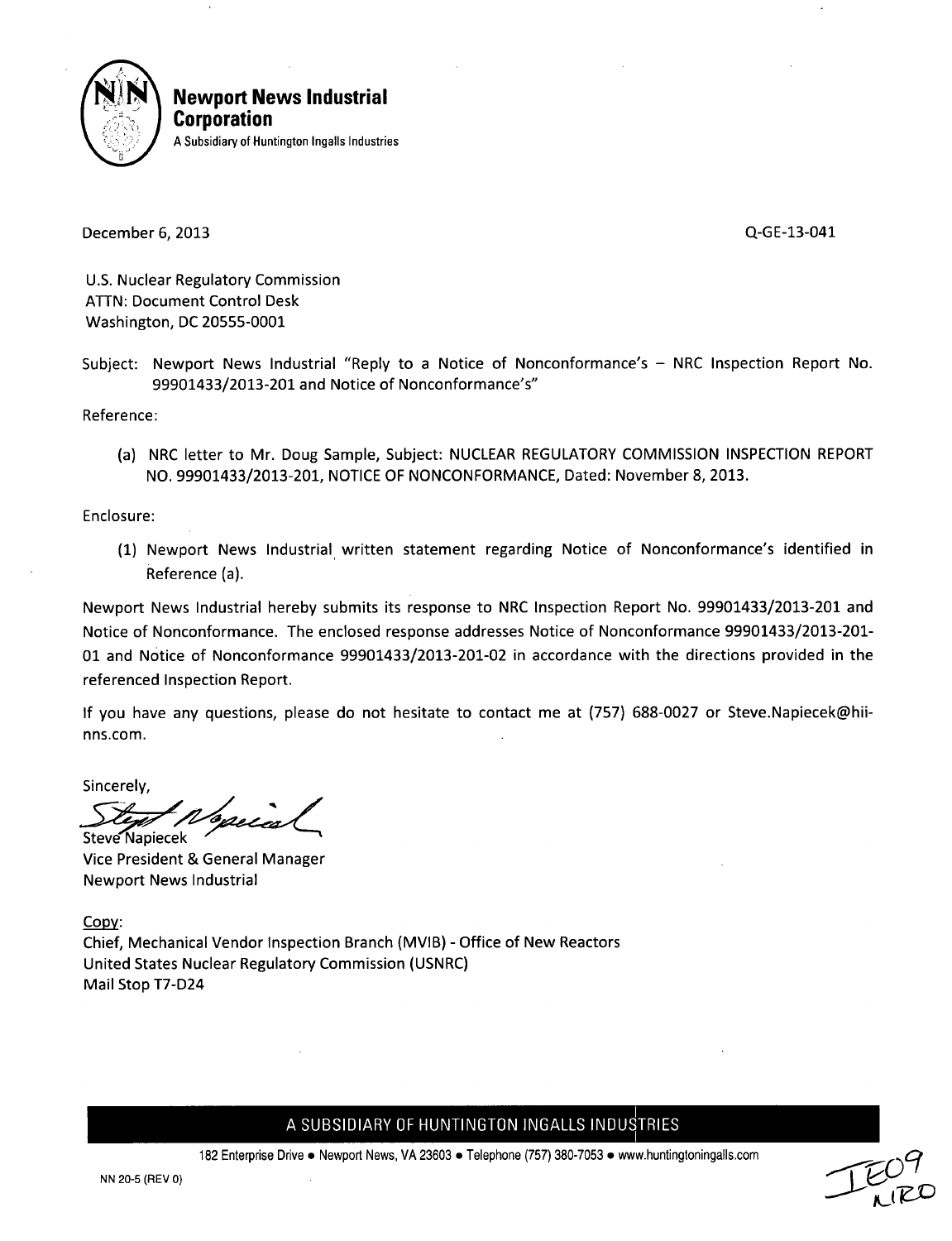File; Q-GE-13-041 P. C. Diakun R. M. Schatzel J. D. Sample P. R. Vinyard

 $\mathcal{A}^{\mathcal{A}}$ 

 $\mathcal{A}$ 

 $\mathcal{A}^{\mathcal{A}}$ 

 $\sim$ 

 $\mathcal{L}$ 

 $\hat{\mathcal{A}}$ 

 $\sim 10^6$ 

 $\hat{\mathcal{A}}$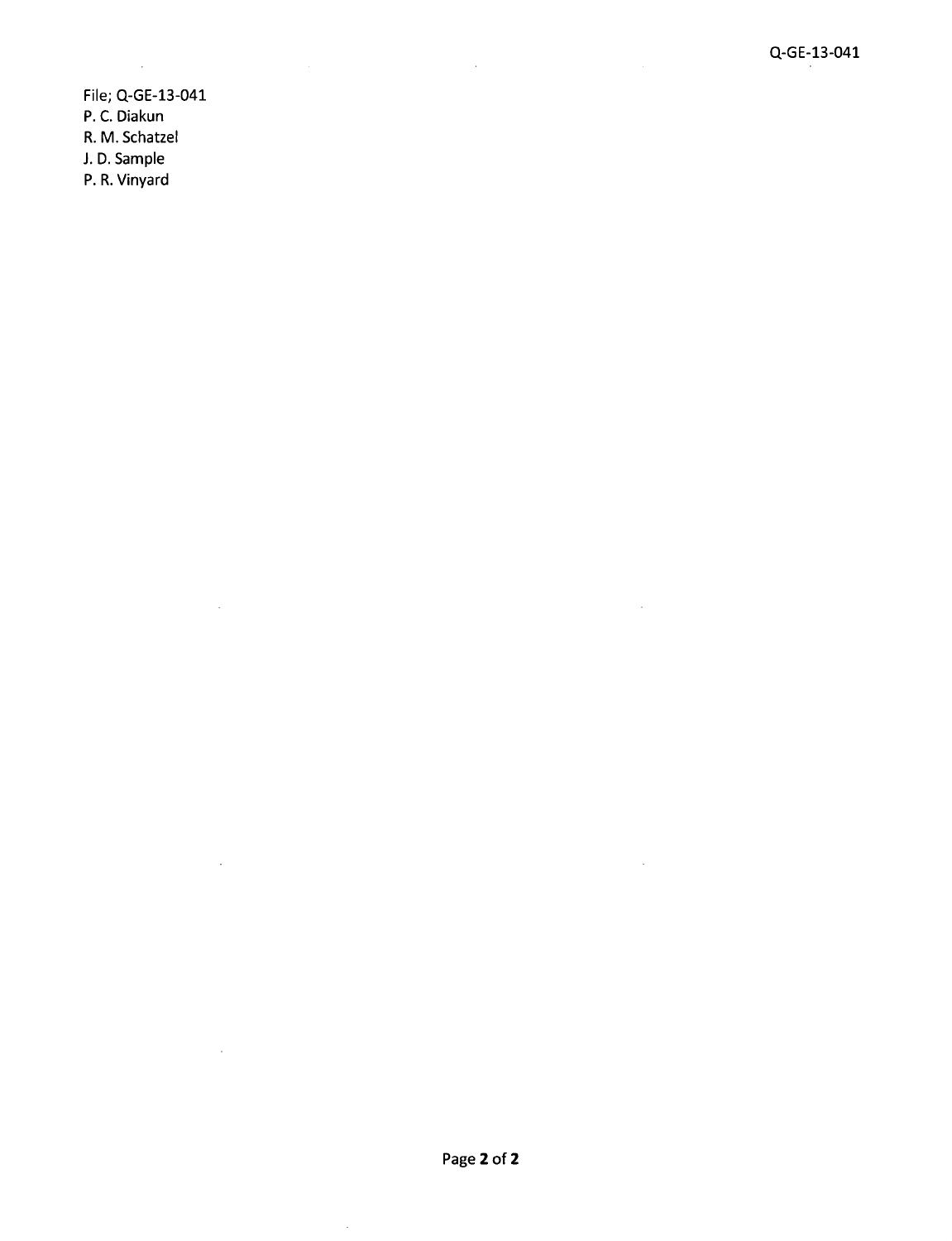# Newport News Industrial Response to NRC Inspection Report No. 99901433/2013-201

### Nonconformance NON 99901433/2013-201-01

Criterion XVI, "Corrective Action," of Appendix B, "Quality Assurance Program Criteria for Nuclear Power Plants and Fuel Reprocessing Plants," to Title 10 of the *Code of Federal Regulations* (10 CFR) Part **50,** "Domestic Licensing of Production and Utilization Facilities," states, in part, that "Measures shall be established to assure that conditions adverse to quality, such as failures, malfunctions, deficiencies, deviations, defective material and equipment, and nonconformances are promptly identified and corrected."

Section 17, "Corrective Action," of NNI's quality-assurance manual (QAM)-100, "Commercial Nuclear Facility Applications Quality Assurance Manual," Revision C, dated April 16, 2013, states, that this section provides for the investigation of the cause and corrective actions necessary to preclude a recurrence, the analysis of processes, procedures, quality records, customer complaints, initiation of appropriate preventive actions, and the implementation and recording of changes in procedures resulting from corrective actions."

Contrary to the above, as of September 20, 2013, NNI failed to have adequate measures in place to assure that customer-identified conditions adverse to quality, such as failures, malfunctions, deficiencies, deviations, defective material and equipment, and nonconformances were promptly identified and corrected to preclude repetition.

Specifically, NNI failed to enter and evaluate in its corrective-action program the Chicago Bridge & Iron (CB&I) inspectors' notice of unsatisfactory conditions (NUCs) identified during fabrication of the AP1000 shield building structural modules for potential conditions adverse to quality.

#### Reasons for the Nonconformance

NNI performed an apparent cause evaluation under its Corrective Action Program (CAP) to investigate the contributing causes of this Nonconformance, understand the extent of condition and put in place corrective actions to prevent recurrence.

The apparent cause evaluation determined the NNI CAP procedure and process was not sufficiently rigorous to effectively implement and maintain a comprehensive corrective action program.

The CAP has been undergoing continuous improvements since October 2012. NNI procedure SI-QA-23, *Corrective Action Program,* was developed to describe the program and set requirements for execution. The CAP Procedure, SI-QA-23, and the CAP software were rewritten on September 12, 2013 to provide a more robust process for problem identification, screening, evaluation, disposition, and reporting for all Conditions Adverse to Quality (CAQ).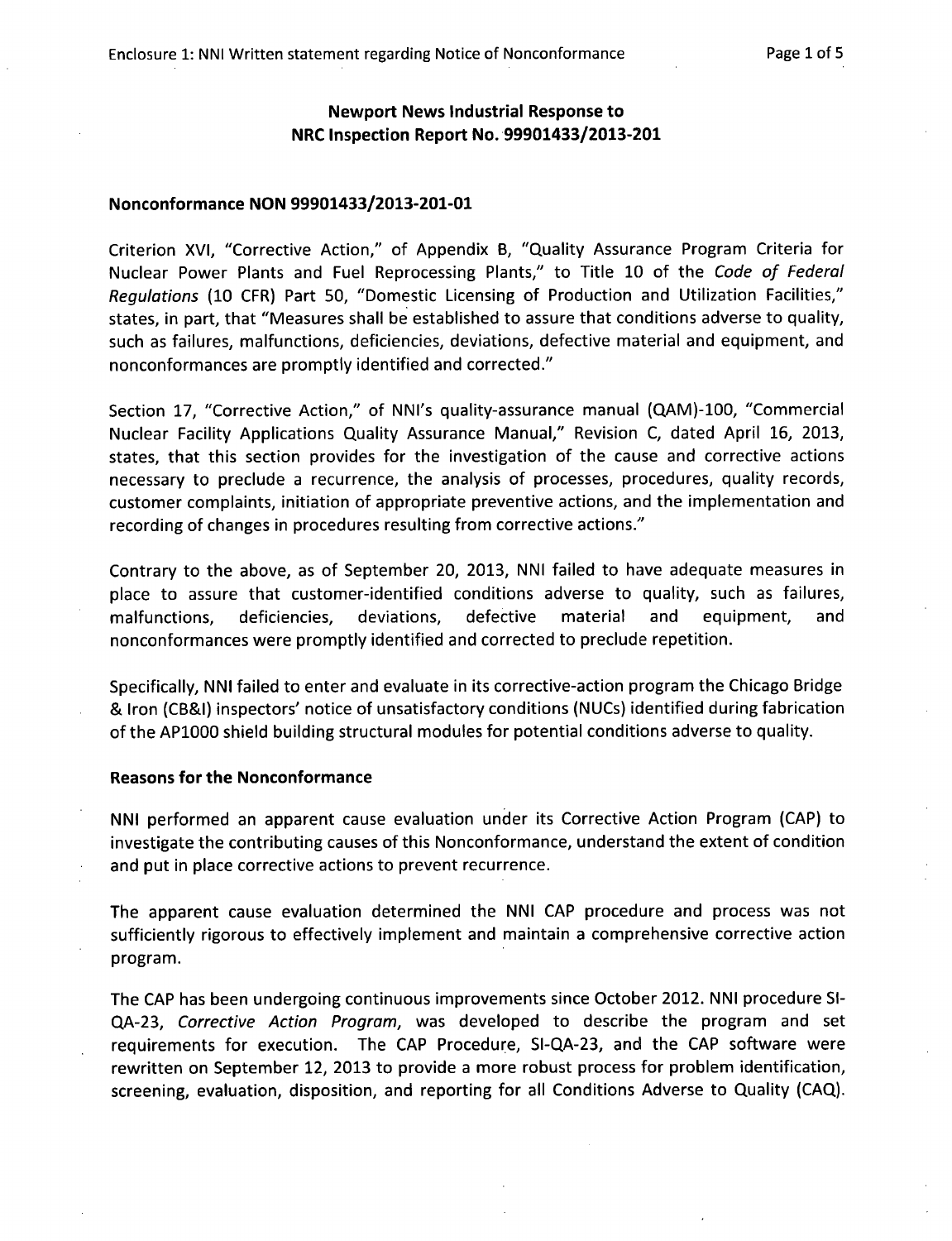However, this revision to the process did not provide sufficient specific guidance with regard to inclusion of customer complaints to ensure that each, such as the Chicago Bridge & Iron (CB&I) inspectors' Notice of Unsatisfactory Conditions (NUCs), would be entered into and dispositioned through the CAP. No customer complaints had been recently received during the final rollout of the revised CAP program and database. NNI management was focused on ensuring current and new condition reports were being properly entered and thus did not recognize that previously received customer complaints had not been considered for entrance into the CAP database. This resulted in inconsistent handling of these specific customer complaints.

## Corrective Actions Taken and the Results Achieved

NNI entered Condition Report # 248 into the Corrective Action Program to document this finding and the results of the apparent cause evaluation.

All Customer Notices of Unsatisfactory Conditions (NUCs) were entered into the corrective action program by generating a Condition Report (CR) for each NUC and performing an evaluation for severity and determination of any condition adverse to quality. Of the 54 legacy NUCs entered into the CAP, the CAP Screening Committee review determined 32 of the CRs represented Conditions Adverse to Quality (CAQ). None of these were identified as Significant Conditions Adverse to Quality (SCAQ). The remaining 22 NUCs were categorized as not meeting the criterion of a CAQ. The responses provided to the customer, at the time the NUCs were dispositioned, were entered into the CAP, for each NUC, to document the resolution and closure actions taken.

The Manager of Technical Services provided an informational memo notifying personnel of the requirement to input customer complaints into the CAP.

## Corrective Steps Taken to Avoid Further Nonconformance

**NNI** procedure **SI-QA-23,** Corrective Action Program, was updated to incorporate and provide guidance for documenting customer complaints within the corrective action program.

Required personnel were trained on the updates to the affected procedures and the CAP database for documentation of customer complaints.

# Date of Full Compliance

Corrective actions identified have been completed.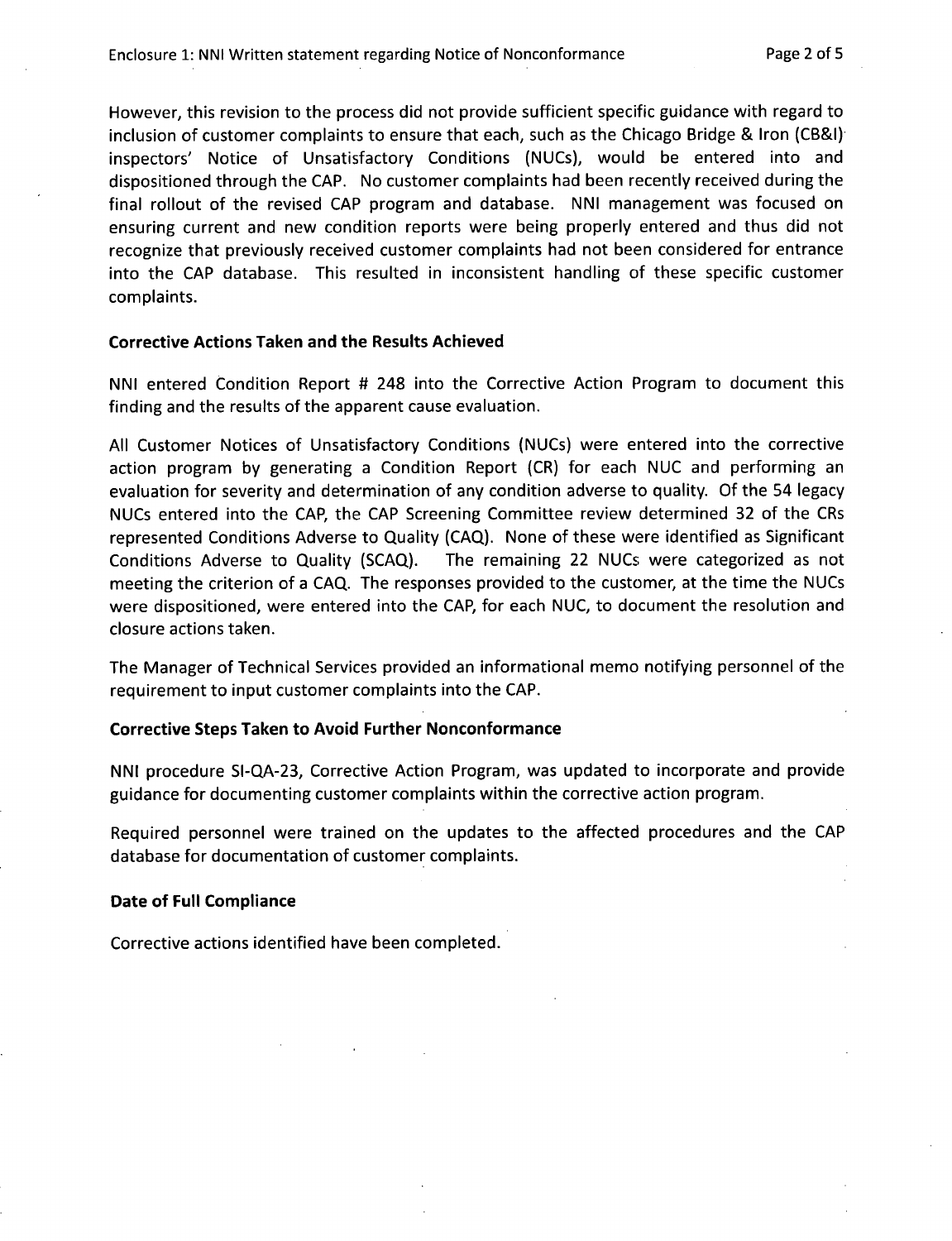#### Nonconformance NON 99901433/2013-201-02

Criterion IV, "Procurement Document Control," of Appendix B to 10 CFR Part **50,** states, in part, that "Measures shall be established to assure that applicable [...] requirements which are necessary to assure adequate quality are suitably included or referenced in the documents for procurement of material, equipment, and services [...]".

Criterion VII, "Control of Purchased Material, Equipment, and Services," of Appendix B to 10 CFR 50, states, in part, that "The effectiveness of the control of quality by contractors and subcontractors shall be assessed by the applicant or designee at intervals consistent with the importance, complexity, and quantity of the product or services."

Procedure SI-QA-5, "Supplier Evaluation Program," Revision M, dated July 26, 2012, Section 7.1.4, states, in part, that "Following approval, the Lead Auditor shall complete an Approved Supplier Capabilities form. A copy of the Approved Supplier Capabilities form shall be kept with the ASL [Approved Suppliers List] and a copy shall be forwarded to Purchasing with the evaluation status."

Subsection 8.2700, "Supplier Performance Evaluation," of QAM-100, states, in part, that "Suppliers are reviewed every six months by **QA** through quality documentations, such as reports of results of receiving, inspection and documents reporting nonconforming conditions." Contrary to the above, as of September 20, 2013, NNI failed to establish proper measures to include or cite requirements which are necessary to assure adequate quality in the documents for procurement of material, equipment, and services. NNI also failed to effectively control the quality of their contractors and subcontractors by assessing the designee at intervals consistent with the importance, complexity, and quantity of the product or services. Specifically,

- 1. NNI failed to document the restrictions and limitations on the scope of supply as dictated by the results of the audits/survey of DuBose National Energy Services Inc. and Tioga Pipe Supply Co. The results of the audits/survey were placed in NNI's supplier database, "Navision," which generates supplier restrictions and limitations for the ASL and procurement orders. For these two specific suppliers, NNI failed to have adequate controls in place to assure that the restrictions and limitations for the ASL and POs were included when these documents were generated using Navision.
- 2. NNI failed to perform a supplier performance evaluation of Nelson Stud Welding Inc., which has been an approved supplier since April 30, 2012. During this period, Nelson Stud Welding Inc. provided nonconforming material which was not documented in their performance evaluation to assess the effectiveness of the supplier quality controls.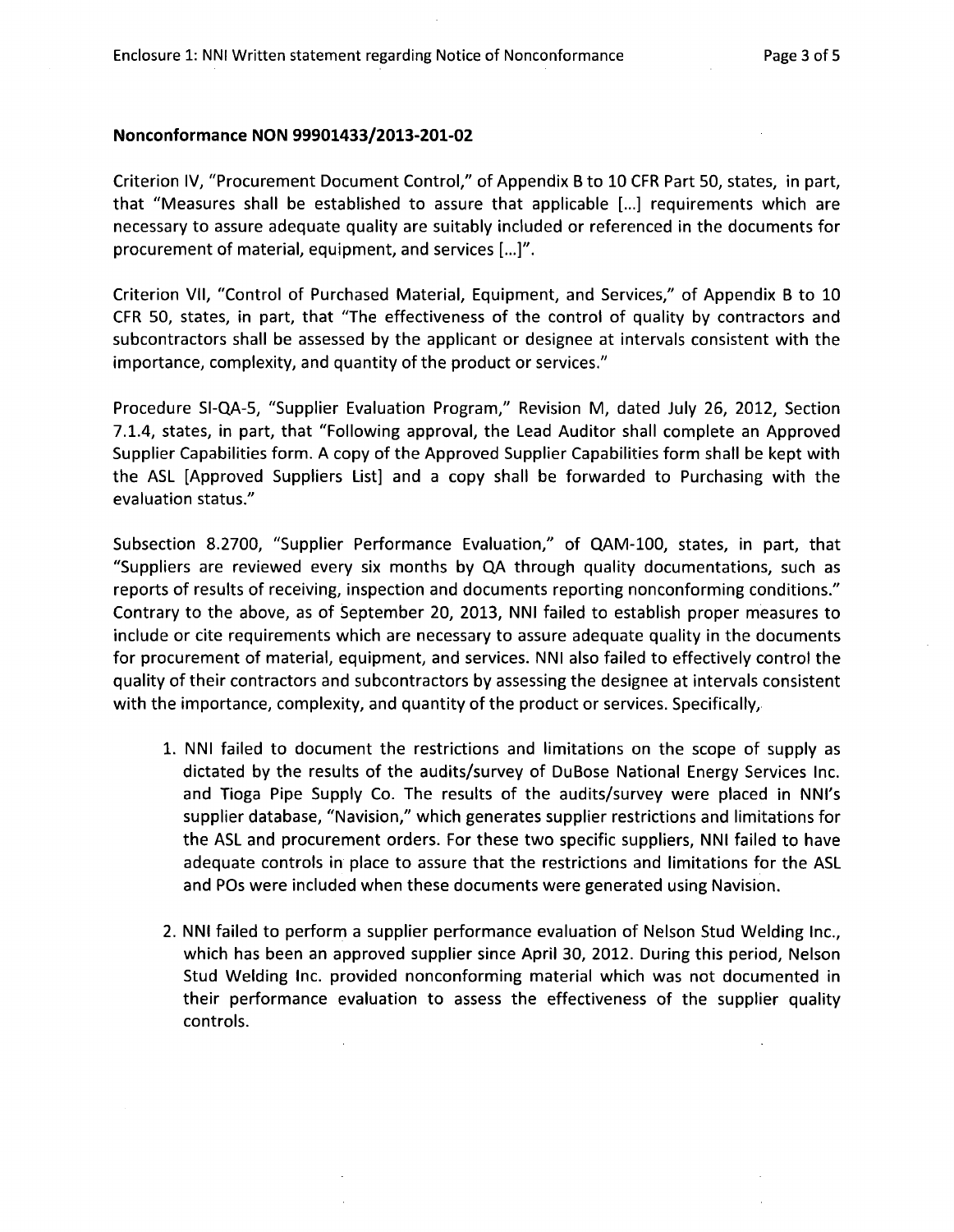#### Reasons for the Nonconformance

NNI performed an apparent cause evaluation under its Corrective Action Program to investigate the contributing causes of this Nonconformance, understand the extent of condition and put in place corrective actions to prevent recurrence.

Although the procedure requirements were reviewed by the audit personnel prior to performing audits, full implementation was still not achieved. The lack of detailed procedural guidance along with conflicts between the Quality Manual and sub-tier procedure were the main contributors to the nonconformance.

## Corrective Actions Taken and the Results Achieved

NNI entered Condition Report # 380 into the Corrective Action Program to document this finding and the results of the apparent cause evaluation.

NNI performed a verification to ensure restrictions/limitations, placed on approved suppliers by NNI's final audit reports of the supplier, are properly documented in the Enterprise Resource Planning (ERP) supplier database and that the limitations appear correctly on the supplier purchase orders (PO) as printed through the ERP supplier database. NNI determined that all required restrictions/limitations identified during NNI supplier audits were carried through to the PO requirements for the associated suppliers. Duplicate and/or inappropriate restrictions/limitations, identified in previous limitation fields, were determined to have not carried through to the PO.

NNI reviewed a sample of closed PO's to ensure that the appropriate limitations and restriction on vendors were present. This review determined that all required limitations and restrictions were properly identified and carried over into the PO's.

NNI completed the supplier performance evaluation of the identified supplier. This evaluation identified that no changes to the suppliers quality program were accomplished that would adversely affect the NNI ASL status or products delivered to NNI. All other suppliers on the ASL were determined to have been included in the semi-annual performance evaluation. The supplier quality concern, regarding potential nonconforming material, was documented in this review. The investigation into this concern was presented to the NRC staff for review during the inspection at NNI. As a result of that investigation, NNI revised our acceptance criteria allowances for the current products provided to NNI by the supplier.